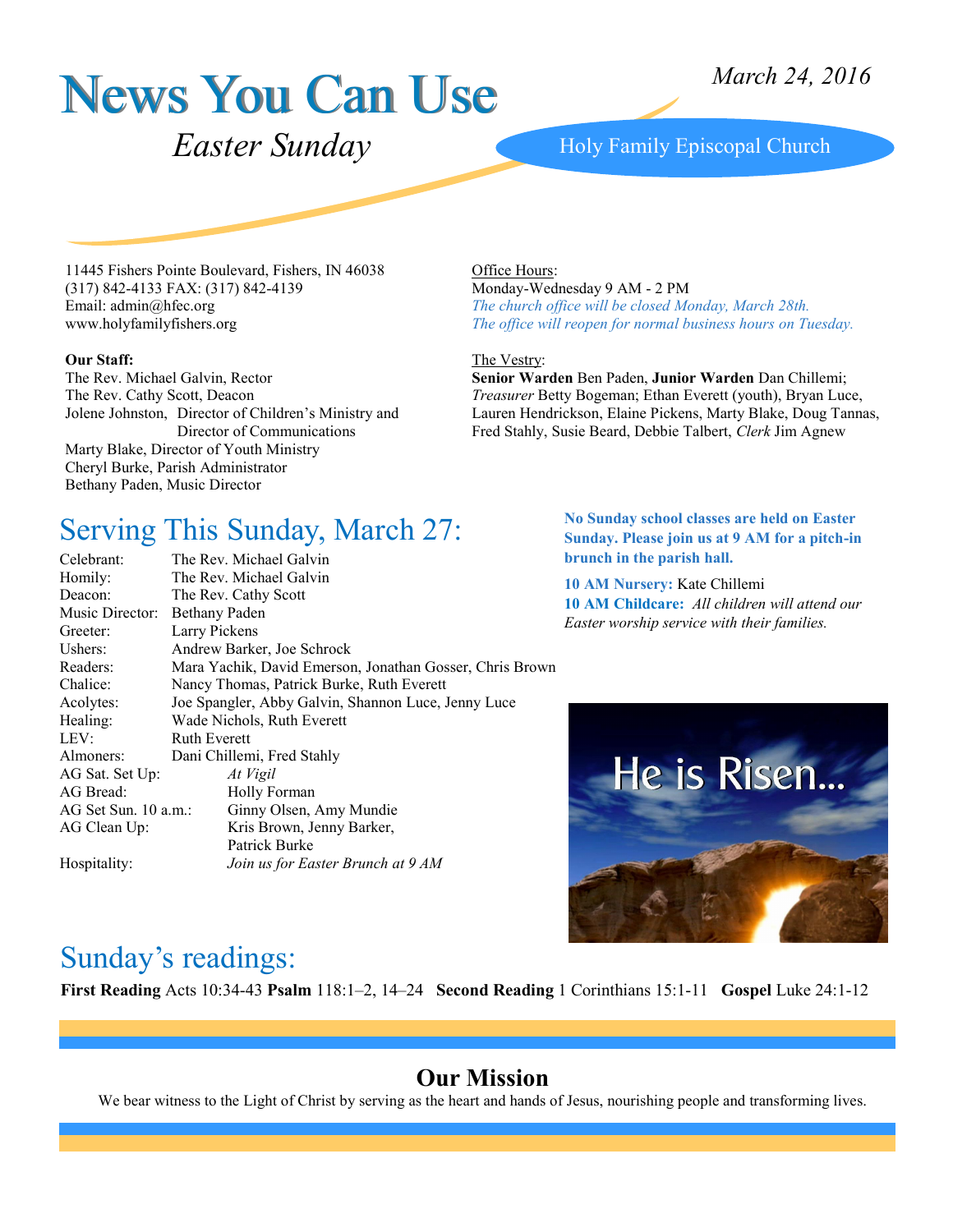# Bishops Issue A Word to the Church - Holy Week 2016

*"We reject the idolatrous notion that we can ensure the safety of some by sacrificing the hopes of others."* **Read more [HERE.](http://www.holyfamilyfishers.org/a-word-to-the-church-holy-week-2016/)** 

# Worship and Feast Days

**Prayer Group: NEW DAY!** Prayer Group will meet on the first and third Mondays of every month from  $6:15 \text{ PM} - 6:45 \text{ PM}$  at church. During our time together, we will pray for the concerns of others. We invite anyone to pray with us and to also request prayer by placing their written prayers in the prayer box at the front of church, using our [online prayer request form,](http://www.holyfamilyfishers.org/contact-us/) or by telling Deacon Cathy their prayer requests. Our next gathering is April 4th.

**Altar Flowers:** The 2016 sign-up sheet for altar flowers is now available in the hallway outside of the parish hall. The cost is \$55, and you are able to dedicate your gift in the bulletin. It is a great way to celebrate a birthday or anniversary or just a special remembrance of a date. You can pay by check and write "flowers" in the memo line or pay on-line on the HFEC website via the PayPal option on the [Contact Us page.](http://www.holyfamilyfishers.org/contact-us/)



# Christian Education

**NO SUNDAY SCHOOL:** No Sunday school classes will be held on Easter Sunday at 9 AM. Please join us for our pitch-in brunch held in the parish hall. Regular Sunday school classes will resume the week after Easter, April 3rd.

**Sunday School Teachers Needed:** Sunday school classes for children and youth are held each Sunday at 9 AM. If you are interested in volunteering as a teacher or assistant in preschool-6th grade, please go online and **[sign up](http://www.signupgenius.com/go/20f084aadaf23a3fd0-sunday1)**. Please consider serving in this important ministry.

**Final Words From the Cross:** Adam Hamilton's study provides insight into the scenes we hear in readings and song, and gives an opportunity for us to reflect on Jesus at the most traumatic time in his life. The final presentation, "The words after that," will be held on April 3rd, the Sunday after Easter.

**Confirmation Class:** The final class will be held from 11:30 AM -1:30 PM on Sunday, April 10th.

**Retreat Opportunity:** A retreat on white privilege and racism led by Jonathan Gosser and Deacon Cathy Scott will be held at the Brown County Inn in Nashville, Indiana, on Friday and Saturday, April 22nd and 23rd. More information can be found by clicking **[here](http://www.holyfamilyfishers.org/hp_wordpress/wp-content/uploads/2016/02/Gosser-Retreat.pdf)**.

### Outreach Opportunities



**Outreach Focus - Homeless Month:** "If you wait until you can do everything for everybody, instead of something for somebody, you'll end up not doing nothing for nobody." Malcom Bane

**Delaware Township Food Pantry:** The township has asked us to help focus on the following items for donation: oatmeal packets, granola bars, applesauce, breakfast cereal, peanut butter, jelly, canned chunky soups, and macaroni & cheese. They also need toilet paper and cleaning supplies.

**Disciples Class Gathering:** Disciples class students (grades 4-6) are invited to work together at the church from 1-3 PM on Saturday, March 26th. We will be preparing snacks to serve at the Easter Brunch and enjoying some fellowship time together. Please let Mrs. Galvin or Mrs. Johnston know if you can attend. jjohnston@hfec.org

# Thanks Be to God

 Marty Blake, Lauren Wilson, and Susie Beard for providing and preparing the meal for this month's Youth Group dinner meeting; Deacon Cathy Scott for sharing her personal experience with homelessness

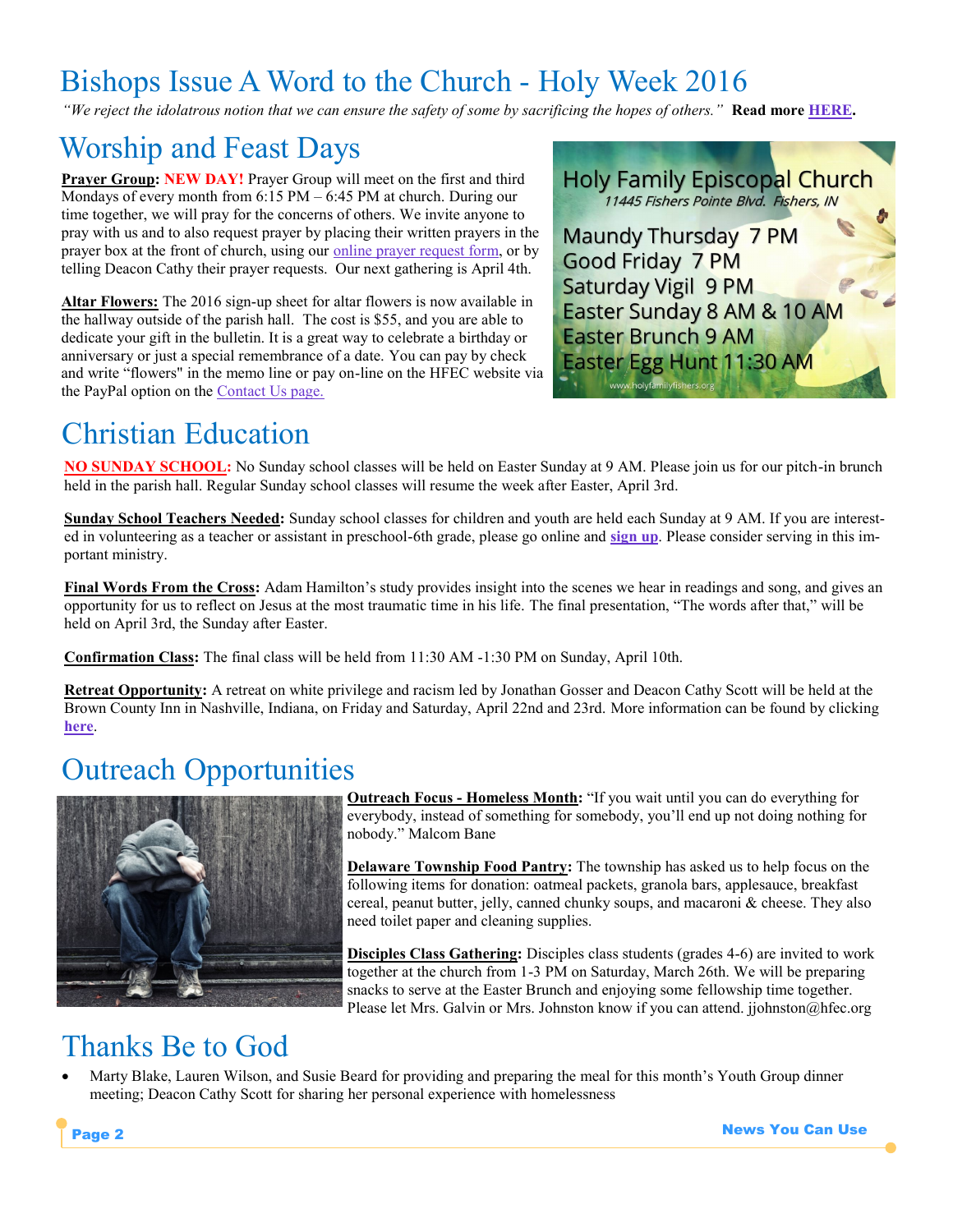# Fellowship Gatherings

**Breakfast Buddies:** Join us for our adult meal group gathering beginning at 8:30 AM on Saturday, April 9th at the Roost in Fishers. No cooking, no clean up!

**Youth Group Dinner Meeting:** Youth group members and teachers are invited to our monthly dinner meeting on April 17th from 5:30-8 PM at Holy Family. Please see Marty Blake for more information.

# Other News

**New Hospitality Offering:** We will be providing doughnuts each Sunday after the 10 AM service, supplied by Kroger near 116th and Cumberland. You can sign up online to **pick up the doughnuts and serve them**  on Sunday mornings, and can also donate toward the cost even if you are not able to pick up the doughnuts in person. Donations can be placed in the collection plate or given to Cheryl Burke, Doug Tannas, or Heather Tannas. A link to sign up for Sunday morning pickup can be found by clicking **[HERE](http://www.signupgenius.com/go/20f0f4ca9a62ba1fb6-holy)**. Please consider participating in this important ministry!





**Childcare Volunteers Needed: We are in critical need of additional childcare volunteers during the 10 AM service.** Please use **[this link](http://www.signupgenius.com/go/20f084aadaf23a3fd0-10amnursery)** to access the Nursery sign-up sheet. To help supervise preK-1st grade children, please use **[this link](http://www.signupgenius.com/go/10c0d48a5ae2da6fe3-10amchildcare/25710810)**. Signing up to supervise children just 1-2 times per semester will make a tremendous difference to these important ministries. There's nothing to prepare, just come and spend time with our cool kids. You do not need to be a parent of children in these groups to participate. High school students, grades 9-12, are also invited to participate as volunteers once per month. Bless your willingness to serve!

**Dinner Groups Forming:** Our ever-popular Dinner Groups will be starting again this April. These groups of 4-5 families meet at one another's homes or in restaurants on a schedule that they set themselves. If you are interested in being part of a Dinner Group that will meet through the summer and into the fall, please sign-up on the sign-up sheet in the Narthex. The kick-off event will take place at Holy Family on April 23rd at 5 p.m. For more information you may contact Susan Stahly, Jenny Barker, Kristine Canter, or the church office. admin@hfec.org

**Meal Ministry:** The mission of Meal Ministry is to demonstrate love, mercy, hospitality, compassion and outreach by providing meals to those from Holy Family that are in need of a meal due to sickness, hospitalization or other hardship. When a meal is requested, we will notify the group of volunteers for interest in signing up to provide a meal or gift card for a meal. For more information contact: Kristine Canter, Fran Browning or the church office. admin@hfec.org

**Easter Brunch:** Congregation members and guests at Holy Family are invited to participate in our annual Easter Brunch held at 9 AM between Easter Sunday services. This event is a joyous gathering filled with delicious food prepared by parishioners and shared among families.

**Easter Egg Hunt:** Children in fourth grade and under are invited to gather eggs at our Easter Egg hunt held after the 10 AM service on Easter Sunday. Please bring a basket or bag to collect eggs. Following the egg hunt, please keep all the goodies and return the empty eggs (snapped together) to our collection baskets.

**Media Training:** There will be audio training classes starting up after spring break for those interested in learning about microphones to speakers and everything in between. Please contact Fred Stahly on Sunday or the church office to sign up so we can accommodate schedules. All ages and experience are welcome. admin@hfec.org



**Prayer Shawl Ministry:** Our crafters will gather at a private home beginning at 7 PM on Wednesday, April 6th. Please contact the church office for directions. admin@hfec.org



Henry Jendraszak March 25